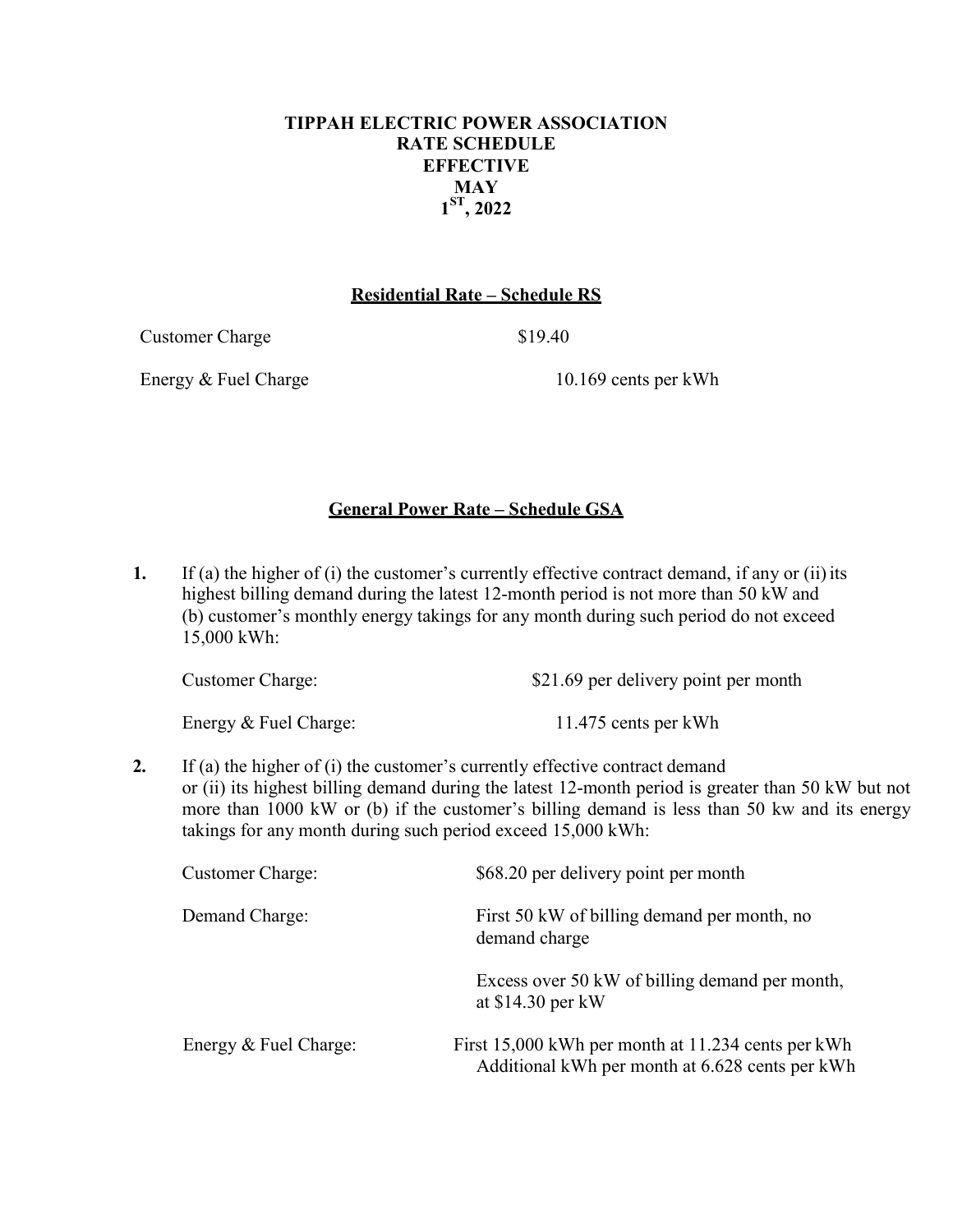**3.** If the higher of (a) the customer's currently effective contract demand or (b) its highest billing demand during the latest 12-month period is greater than 1000 kW:

| <b>Customer Charge:</b> | \$384.07 per delivery point per month                                  |
|-------------------------|------------------------------------------------------------------------|
| Demand Charge:          | First 1000 kW of billing demand per month, at<br>\$13.32 per kW        |
|                         | Excess over 1000 kW of billing demand per month,<br>at $$13.32$ per kW |
| Energy & Fuel Charge:   | 7.182 cents per kWh                                                    |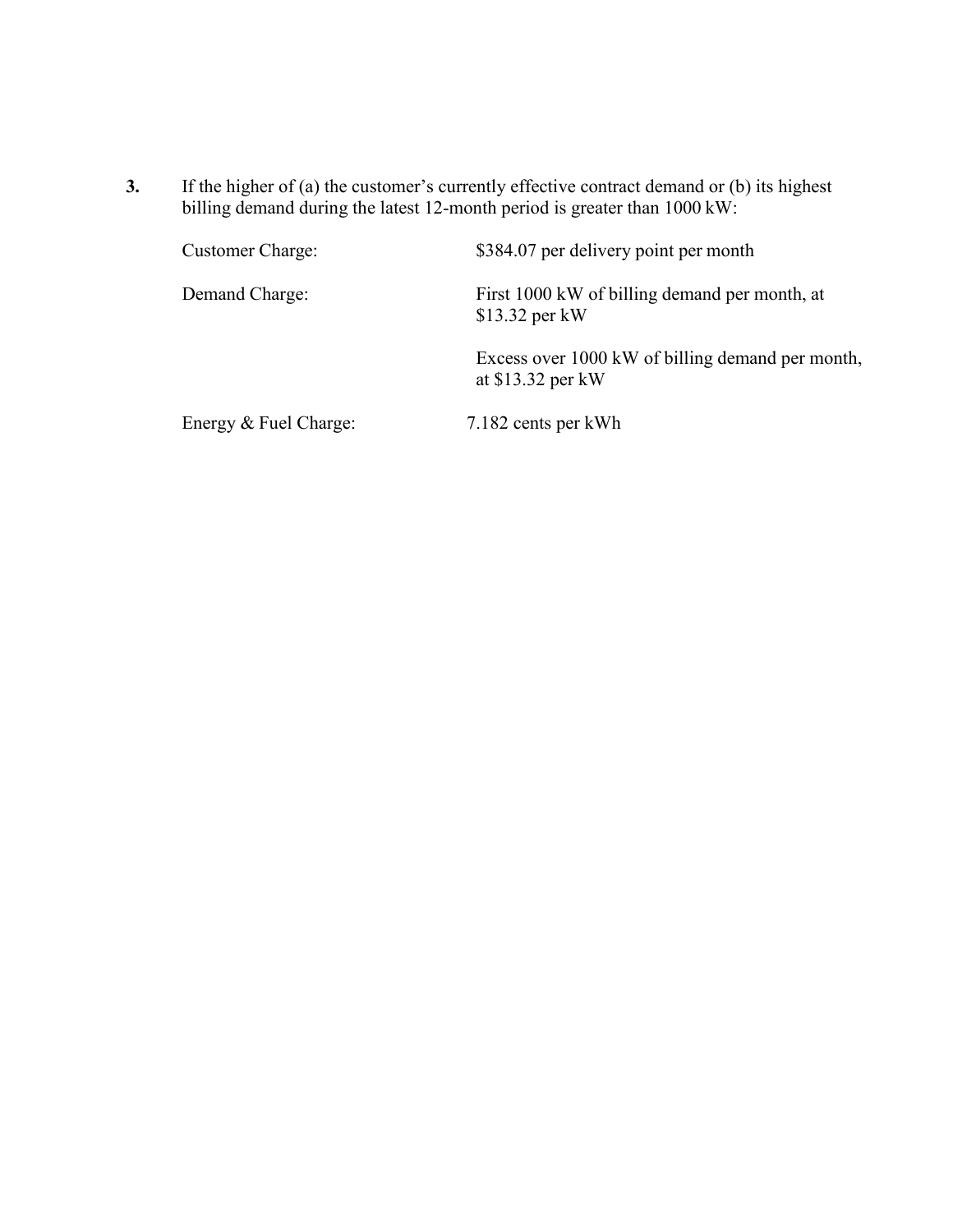#### **OUTDOOR LIGHTING RATE SCHEDULE LS PART B CHARGES FOR OUTDOOR LIGHTING FOR INDIVIDUAL CUSTOMERS**

| <b>Mercury Vapor</b>                                         | 175 Watts                                 |                                      |
|--------------------------------------------------------------|-------------------------------------------|--------------------------------------|
| <b>Energy &amp; Fuel Charge</b><br><b>Facilities Charge:</b> | 6.806 cents per rated kWh per month (77)  | \$5.24<br>\$4.77<br>\$10.01          |
| <b>Mercury Vapor</b>                                         | 400 Watts                                 |                                      |
| <b>Energy &amp; Fuel Charge</b><br><b>Facilities Charge</b>  | 6.806 cents per rated kWh per month (174) | \$11.84<br>\$8.95<br>\$20.79         |
| <b>High Pressure Sodium</b>                                  | 100 Watts                                 |                                      |
| <b>Energy &amp; Fuel Charge</b><br><b>Facilities Charge</b>  | 6.806 cents per rated kWh per month (45)  | \$3.06<br>\$8.52<br>\$11.58          |
| <b>Metal Halide Cobrahead</b>                                | 400 Watts                                 |                                      |
| <b>Energy &amp; Fuel Charge</b><br><b>Facilities Charge</b>  | 6.806 cents per rated kWh per month (165) | \$11.23<br>\$10.08<br>\$21.31        |
| <b>Metal Halide Floodlight</b>                               | 400 Watts                                 |                                      |
| <b>Energy &amp; Fuel Charge</b><br><b>Facilities Charge</b>  | 6.806 cents per rated kWh per month (165) | \$11.23<br><u>\$9.76</u><br>\$20.99  |
| <b>HPS Cobrahead</b>                                         | 400 Watts                                 |                                      |
| <b>Energy &amp; Fuel Charge</b><br><b>Facilities Charge</b>  | 6.806 cents per rated KWh per month (171) | \$11.64<br><u>\$11.63</u><br>\$23.27 |
| <b>Metal Halide Cobrahead 1000 Watts</b>                     |                                           |                                      |
| <b>Energy &amp; Fuel Charge</b><br><b>Facilities Charge</b>  | 6.806 cents per rated kWh per month (394) | \$26.82<br>\$17.62<br>\$44.44        |